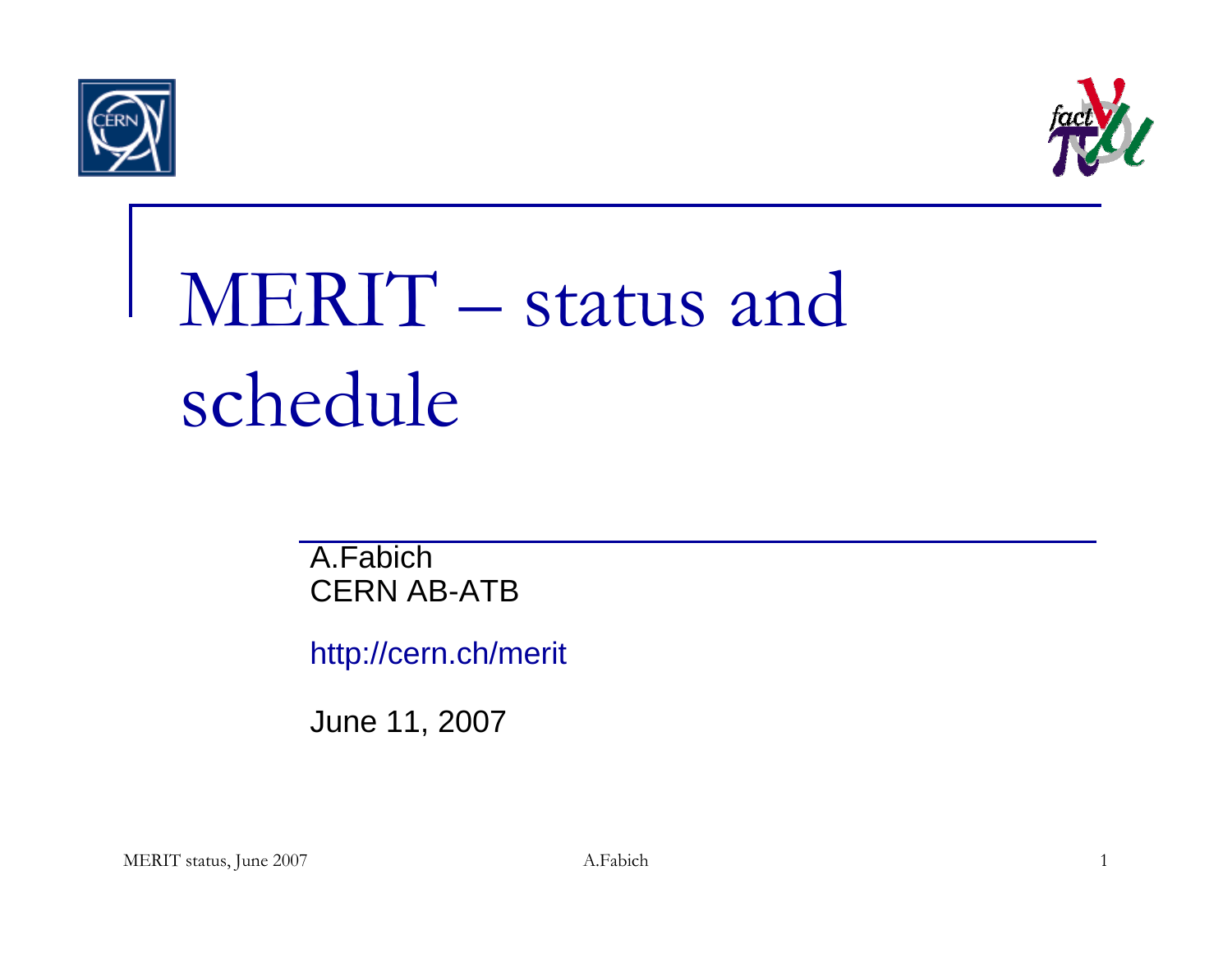



## **Nercury loop**

- Tested at building 183; positive
- Installed and operated in TT2A
	- $\mathcal{C}^{\mathcal{A}}$ Remotely controlled
- **Solenoid & Cryostat** 
	- Insulation improved; magnet leads repacked
	- **Performance at building 180 satisfactory**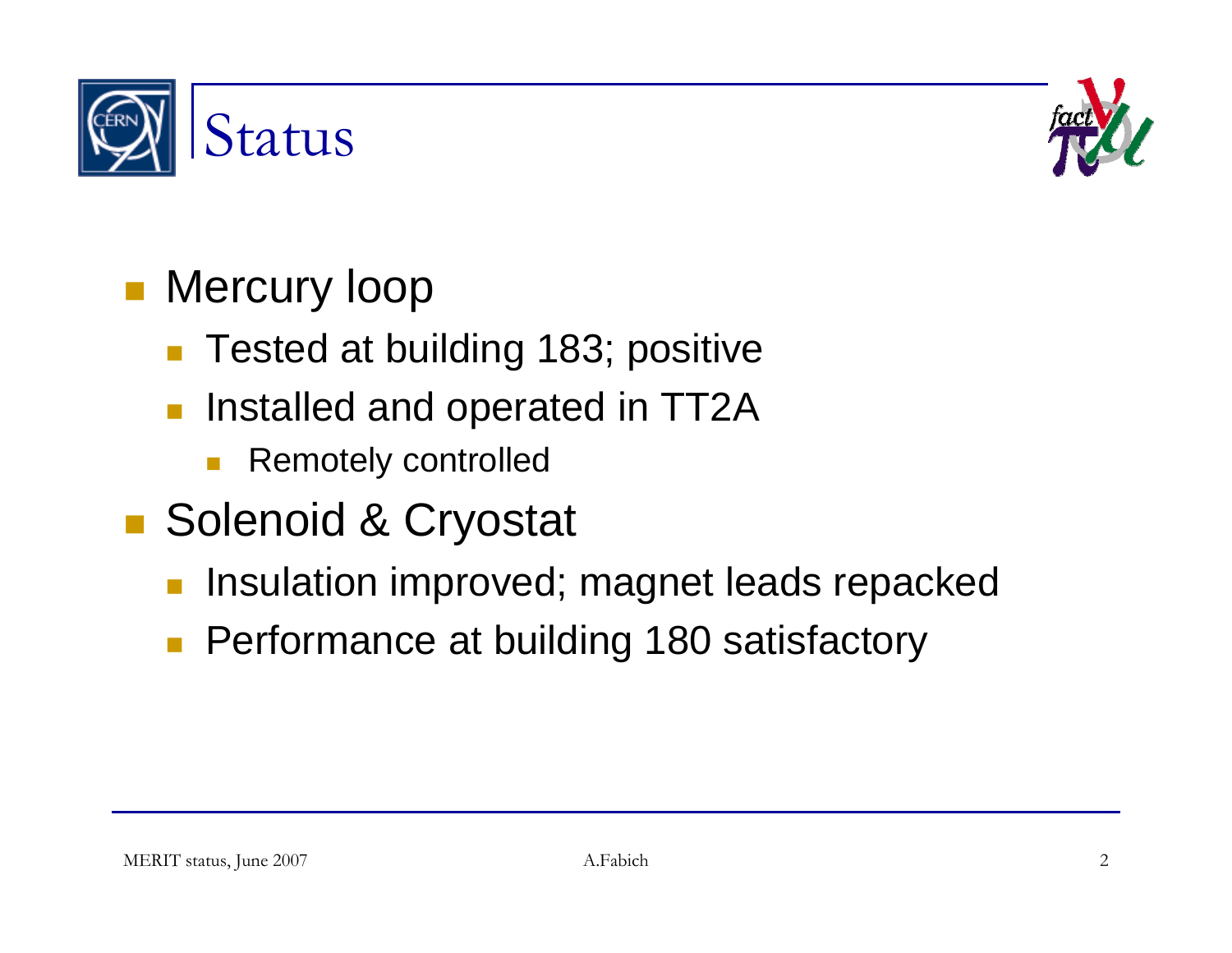



## Solenoid&cryogenics:

https://edms.cern.ch/document/710659

Response: https://edms.cern.ch/document/849566

### **Nercury loop & transport**

https://edms.cern.ch/document/754444

Response: https://edms.cern.ch/document/849574

### **Pre-installation:**

https://edms.cern.ch/document/843377

Response: https://edms.cern.ch/document/847354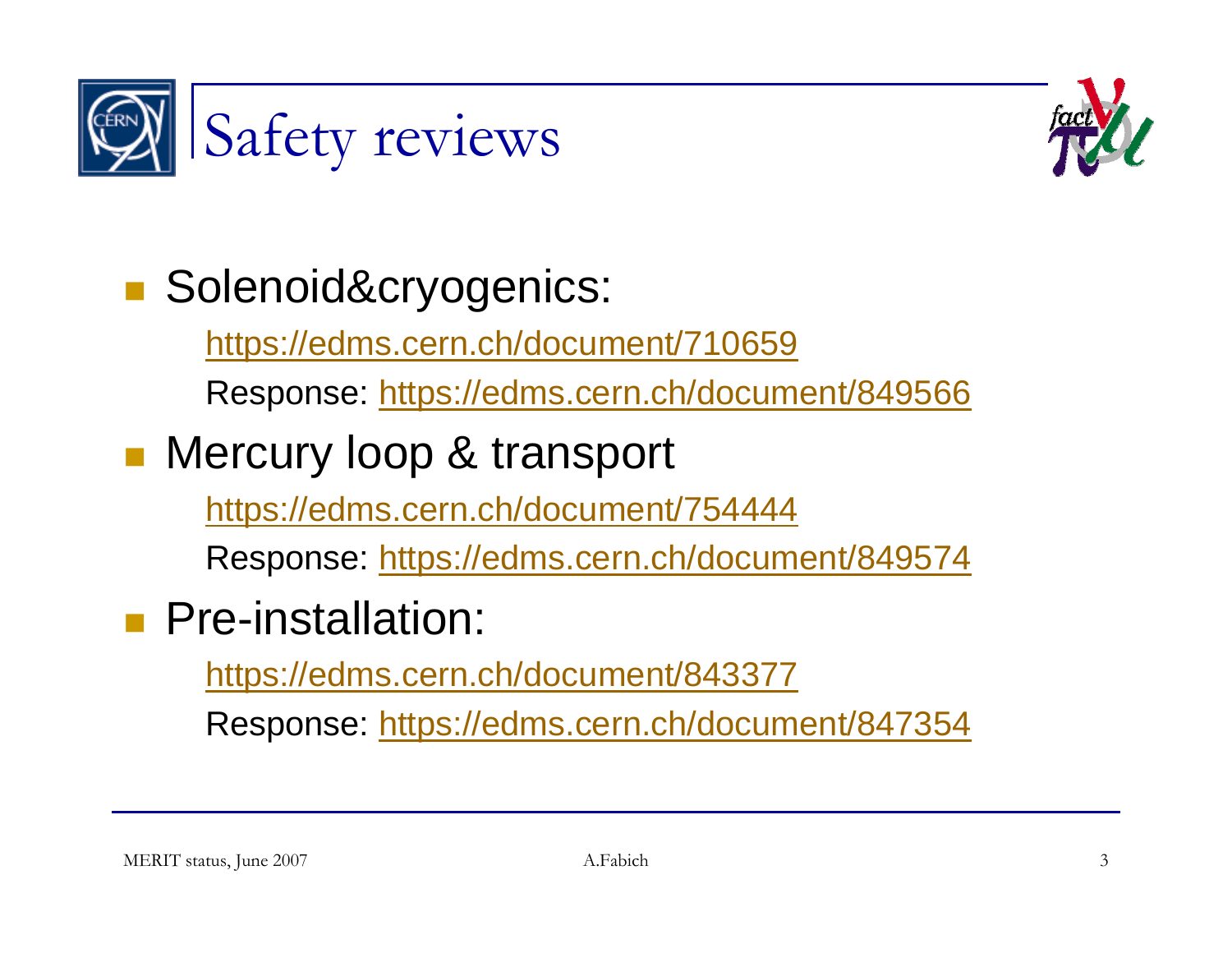



No show-stoppers found.

- **Collection and drainage of condensation on** cryostat surface.
	- $\blacksquare$  Catch basin connected to the tunnel drain  $-$  to be designed and installed
- $\mathcal{L}_{\mathcal{A}}$  Closing concrete shielding next to door D201
	- П Limited time left for access to TT2 – needed for installation
	- Closing shaft during beam operation possible?